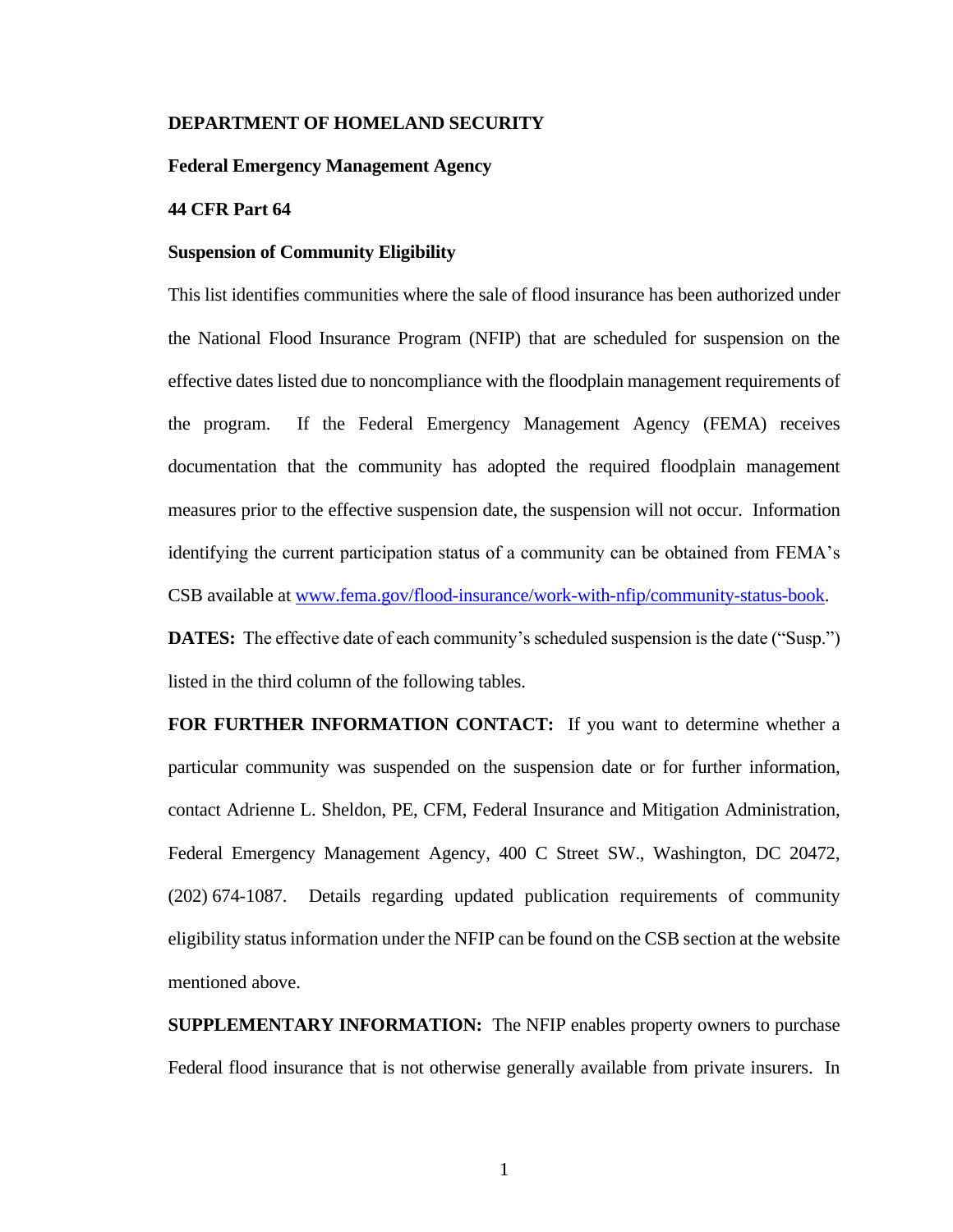return, communities agree to adopt and administer local floodplain management measures aimed at protecting lives, new and substantially improved construction, and development in general from future flooding. Section 1315 of the National Flood Insurance Act of 1968, as amended, 42 U.S.C. 4022, prohibits the sale of NFIP flood insurance unless an appropriate public body adopts adequate floodplain management measures with effective enforcement measures. The communities identified in the table no longer meet that statutory requirement for compliance with NFIP regulations, 44 CFR Part 59. Accordingly, the communities will be suspended on the effective date listed in the third column. As of that date, flood insurance will no longer be available in the community. FEMA recognizes communities may adopt and submit the required documentation after this table is published but prior to the actual suspension date. These communities will not be suspended and will continue to be eligible for the sale of NFIP flood insurance. Their current NFIP participation status can be verified at any time on the CSB section at the website mentioned above.

In addition, FEMA publishes a Flood Insurance Rate Map (FIRM) that identifies the Special Flood Hazard Areas (SFHAs) in these communities. The date of the published FIRM is indicated in the fourth column of the table. No direct federal financial assistance (except assistance pursuant to the Robert T. Stafford Disaster Relief and Emergency Assistance Act not in connection with a flood) may be provided for construction or acquisition of buildings in identified SFHAs for communities not participating in the NFIP and identified for more than a year on FEMA's initial FIRM for the community as having flood-prone areas (section 202(a) of the Flood Disaster Protection Act of 1973, 42 U.S.C. 4106(a), as amended). This prohibition against certain types of federal assistance becomes effective for the communities listed on the date shown in the last column.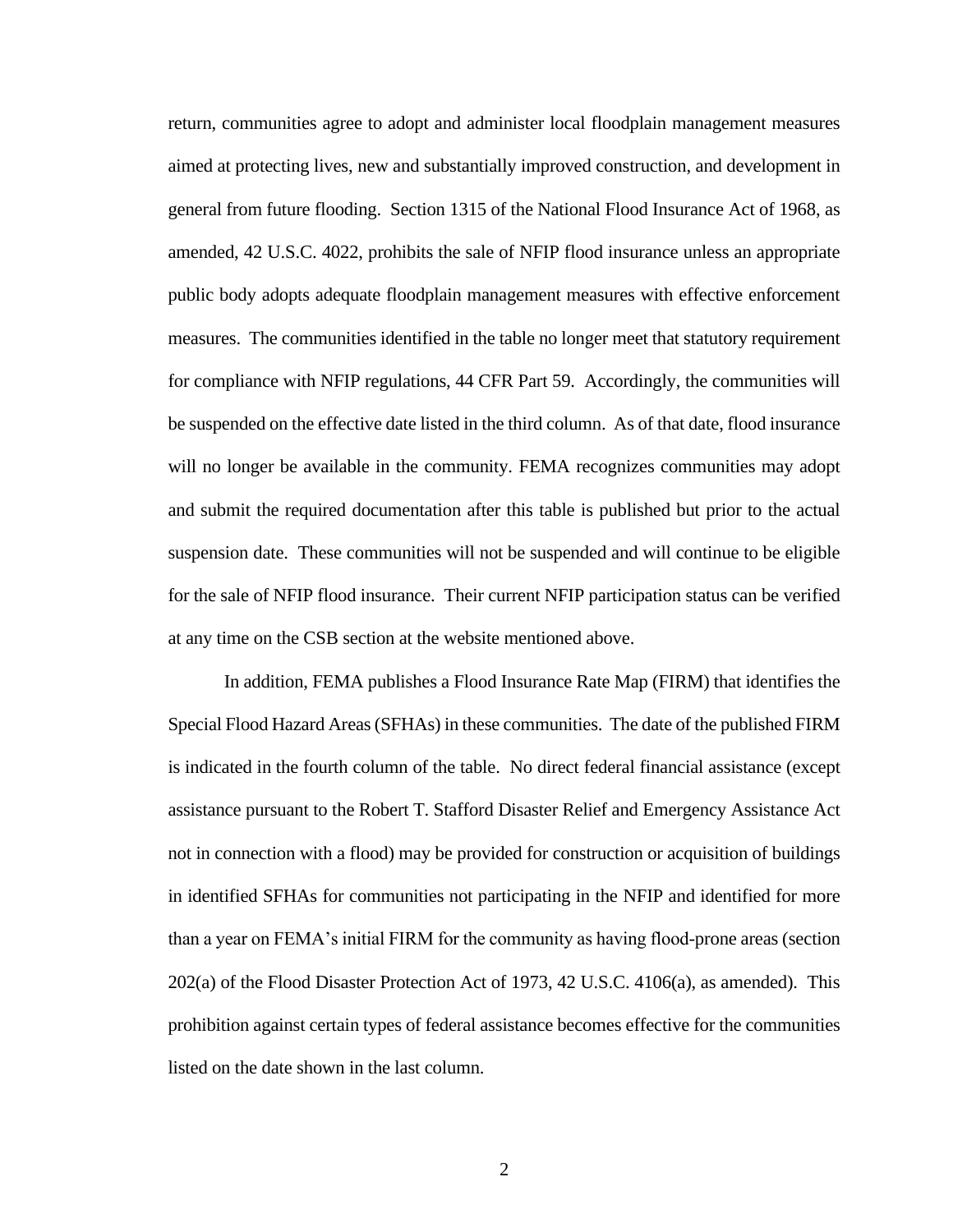Each community receives 6-month, 90-day, and 30-day notification letters addressed to the Chief Executive Officer stating that the community will be suspended unless the required floodplain management measures are met prior to the effective suspension date.

# **List of Subjects in 44 CFR Part 64**

Flood insurance, Floodplains.

Accordingly, 44 CFR Part 64 is amended as follows:

# **PART 64--[AMENDED]**

1. The authority citation for Part 64 continues to read as follows:

**Authority:** 42 U.S.C. 4001 et seq.; Reorganization Plan No. 3 of 1978, 3 CFR,

1978 Comp.; p. 329; E.O. 12127, 44 FR 19367, 3 CFR, 1979 Comp.; p. 376.

# **§ 64.6 [Amended]**

2. The tables published under the authority of § 64.6 are amended as follows: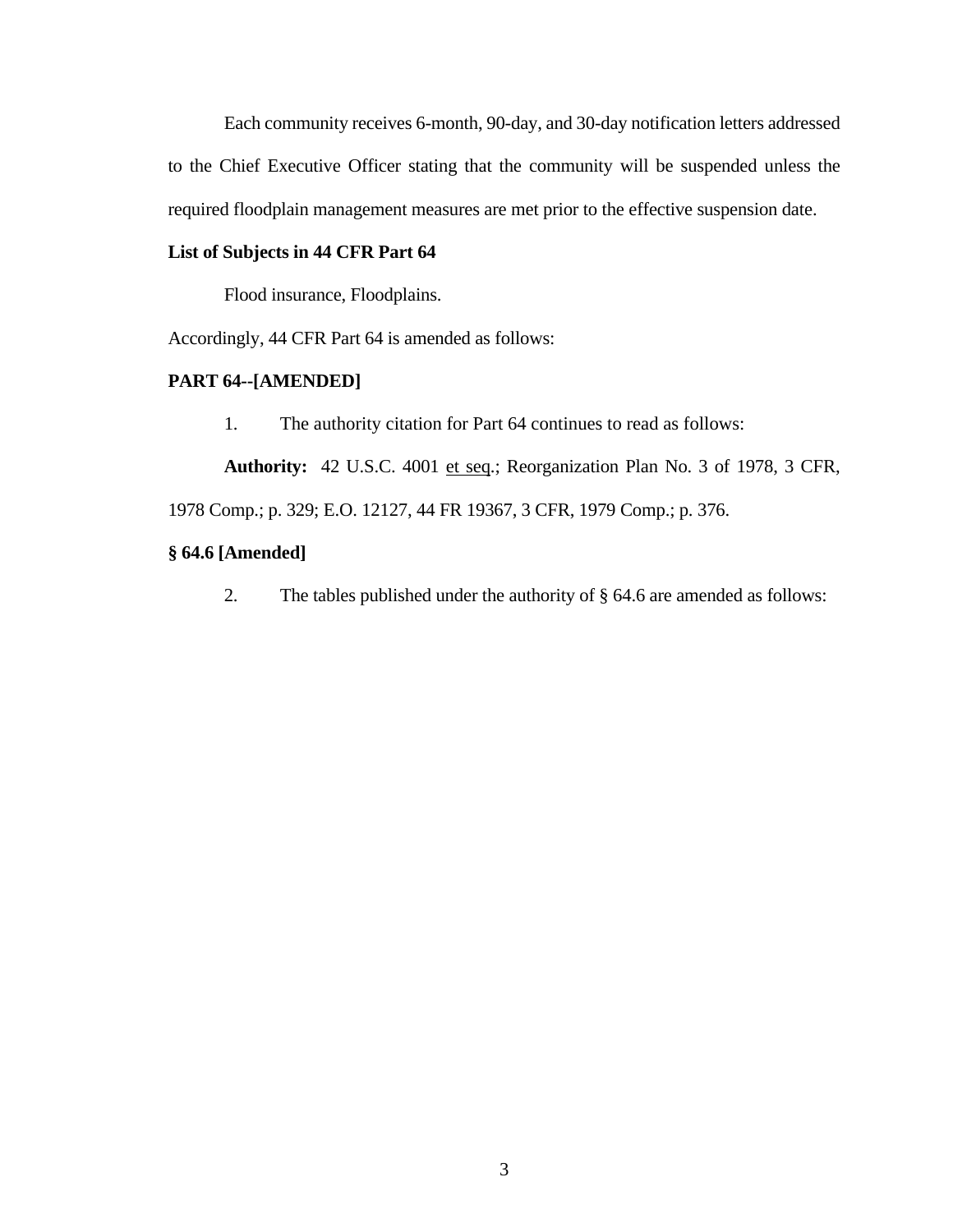| <b>State and Location</b>                                                       | <b>Community</b><br>No. | Effective date authorization/cancellation of sale of<br>flood insurance in community | <b>Current Effective</b><br><b>Map Date</b> | <b>Date Certain</b><br><b>Federal assistance</b><br>no longer available<br>in SFHAs |
|---------------------------------------------------------------------------------|-------------------------|--------------------------------------------------------------------------------------|---------------------------------------------|-------------------------------------------------------------------------------------|
| <b>Region 4</b>                                                                 |                         |                                                                                      |                                             |                                                                                     |
| Tennessee: Forest Hills,<br>City of, Davidson County.                           | 470407                  | February 25, 2022, Susp.                                                             | February 25, 2022                           | February 25, 2022.                                                                  |
| Metropolitan Government<br>of Nashville-Davidson<br>County, Davidson<br>County. | 470040                  | $-do-*$                                                                              | $-do-$                                      | $-do-$                                                                              |
| Ridgetop, City of,<br>Davidson and Robertson<br>Counties.                       | 470162                  | $-do-$                                                                               | $-do-$                                      | $-do-$                                                                              |
| <b>Region 5</b>                                                                 |                         |                                                                                      |                                             |                                                                                     |
| Wisconsin: Newburg,<br>Village of, Ozaukee and<br><b>Washington Counties.</b>   | 550056                  | $-do-$                                                                               | $-do-$                                      | $-do-$                                                                              |
| Richfield, Village of,<br>Washington County.                                    | 550518                  | $-do-$                                                                               | $-do-$                                      | $-do-$                                                                              |
| West Bend, City of,<br>Washington County.                                       | 550475                  | $-do-$                                                                               | $-do-$                                      | $-do-$                                                                              |
| <b>Region 7</b>                                                                 |                         |                                                                                      |                                             |                                                                                     |
| <b>Iowa:</b> Fremont County,<br>Unincorporated Areas.                           | 190868                  | $-do-$                                                                               | $-do-$                                      | $-do-$                                                                              |
| Hamburg, City of,<br>Fremont County.                                            | 190133                  | $-do-$                                                                               | $-do-$                                      | $-do-$                                                                              |
| Imogene, City of, Fremont<br>County.                                            | 190391                  | $-do-$                                                                               | $-do-$                                      | $-do-$                                                                              |
| Randolph, City of,<br>Fremont County.                                           | 190392                  | $-do-$                                                                               | $-do-$                                      | $-do-$                                                                              |
| Riverton, City of, Fremont<br>County.                                           | 190393                  | $-do-$                                                                               | $-do-$                                      | $-do-$                                                                              |
| Thurman, Town of,<br>Fremont County.                                            | 190394                  | $-do-$                                                                               | $-do-$                                      | $-do-$                                                                              |